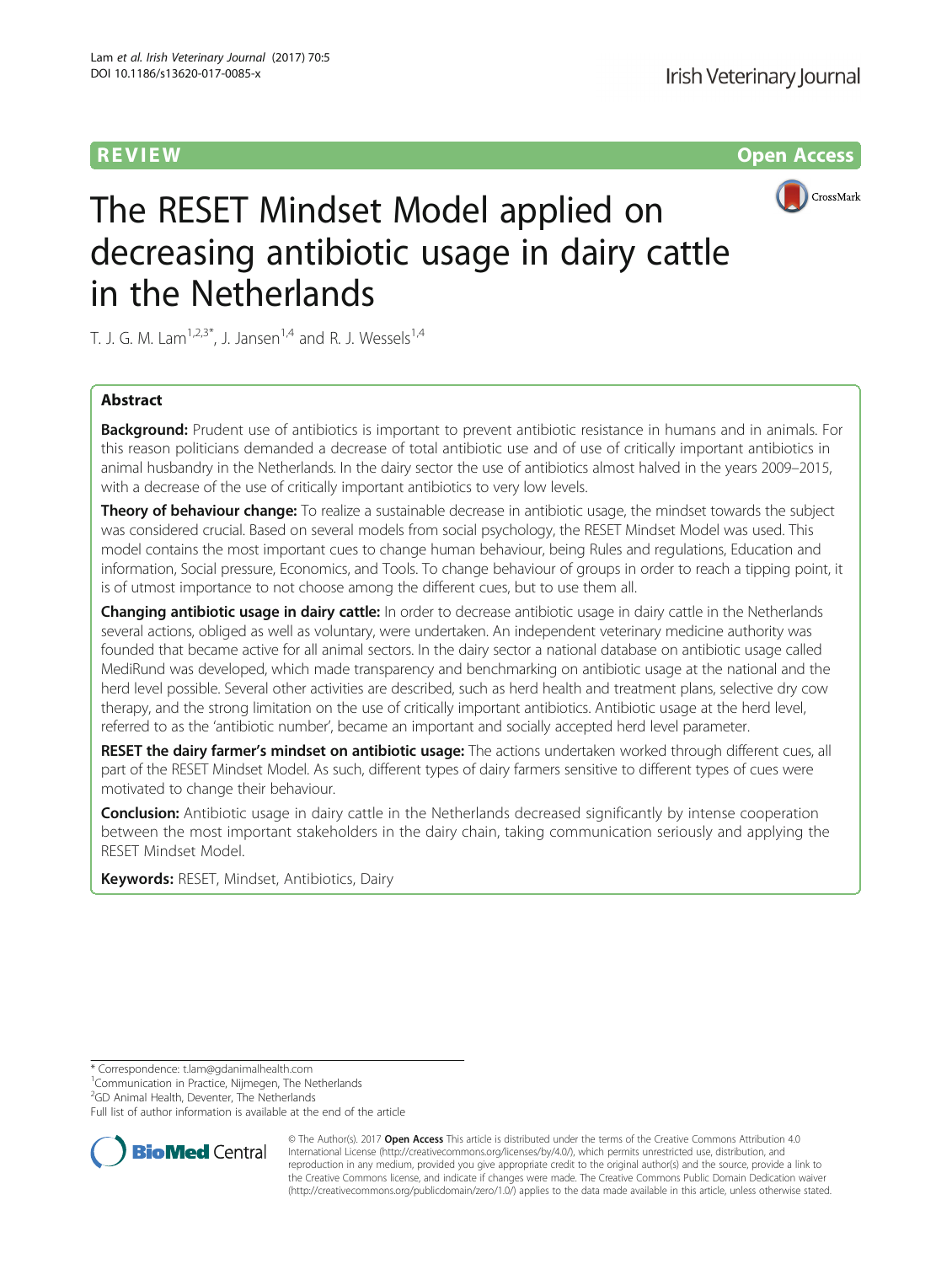# Background

Since the second world war, antibiotics became widely available to cure bacterial diseases, which had an enormous impact on lifetime expectancy of people suffering from bacterial infections. Antibiotics were also used in animals, initially to cure diseases, later also to prevent diseases and as growth promoters [\[1](#page-7-0)], which led to an enormous increase in antibiotic usage in the livestock industry in, among other countries, the Netherlands [[2\]](#page-7-0). The availability of antibiotics was also of great importance for the improvement of animal health in the dairy industry, specifically related to udder health [\[3](#page-7-0)] and to a less extent in claw health [[4\]](#page-7-0) and uterine diseases [[5\]](#page-7-0). Due to the simple fact that most milk is used for products such as cheese and yoghurt, and antibiotic residues have a negative effect on that production process, antibiotic use in lactating cows has always been limited to situations in which it was considered unavoidable.

In 2008 antibiotic usage in animal husbandry became a political issue in the Netherlands. Whereas antibiotic usage in humans was relatively low compared to other European countries, antibiotic usage in the Dutch livestock industry was relatively high [[6, 7](#page-7-0)]. After a number of incidents with methicillin resistant Staphylococcus aureus (MRSA) and extended spectrum beta-lactamase producing bacteria (ESBLs) in animals [[8, 9](#page-7-0)] antibiotic resistance became an important issue on the political agenda. With the objective to reduce antibiotic resistance, reduction goals for antibiotic use in animals were set by the Dutch government. The goal set was a decrease of 20% in 2011, 50% in 2013, followed by 70% in 2015, all as compared to 2009 [[10](#page-7-0)]. At the same time it was indicated that the livestock industry itself had the responsibility to realize this reduction.

At that time it was clear that, although the dairy sector was not the sector in which most antibiotics were used or that seemed to have a big antibiotic resistance problem, there were some issues there too that had to be solved [\[11\]](#page-7-0). In December 2008 a taskforce on antibiotic use in cattle (TAUC) was established, as was done in other species. In the TAUC all major stakeholders were represented, being representatives of the farmers organisations, the dairy and meat plants, the veterinarians as well as some technical experts. The challenge for the TAUC was to realize a reduction in antibiotic use although usage was relatively low already [\[11](#page-7-0)] and antibiotic resistance was not perceived as a problem by many farmers and veterinarians [[12](#page-7-0)]. Additional challenges were to change practices such as blanket dry cow treatment (DCT) and extended treatment of (sub)clinical mastitis, which had been promoted over the years, as was the use of zero-withdrawal products, which were widely available and used. Finally, the TAUC did not want the change in antibiotic policy to have a negative impact on animal health and welfare.

The use of antibiotics in the dairy sector decreased by 47% in the period 2009–2015, with a decrease in the use of critically important antibiotics to very low levels [\[13](#page-7-0)], as presented in Fig. [1](#page-2-0). In 2014, antibiotic DCT was used in 61% of cows dried off [\[14\]](#page-7-0), where it was 94% in 2009 [[15\]](#page-7-0), without deteriorating udder health [[14\]](#page-7-0). The mindset of dairy farmers with respect to the reduction of antibiotic usage in general and in the dairy sector was generally positive [[16](#page-7-0)].

In this review paper we use the strategy of the TAUC as an example to show how the RESET Mindset Model can be used to change behaviour of dairy farmers. The specific issues involved in the communication process and the decisions that were made were described, as was the approach to change the mindset of dairy farmers and veterinarians towards reduction of antibiotic usage in dairy cattle in the Netherlands.

# Theory of behaviour change

An important step in the success model of the reduction of veterinary antibiotic use in the Netherlands [[10](#page-7-0)] was that recognition of the fact that - to change behaviour related towards antibiotics - not only the knowledge of dairy farmers and veterinarians had to improve, but also their mindset towards the subject. To actually improve behaviour, two requirements have to be fulfilled. The first is that one knows what to do, what the optimal behaviour is, and the second is that one is motivated enough to implement that behaviour [\[17](#page-7-0)]. In veterinary medicine we tend to focus on the former part, the technical content [\[18](#page-7-0)]. Traditionally veterinarians assume that dairy farming is an activity executed primarily based on rational, technical, and economic considerations [\[19](#page-7-0)]. Although well-balanced choices are crucial in farm management, we learned in mastitis studies that management on dairy farms is hardly ever fully rational [[20\]](#page-7-0). When trying to understand farmer motivation and behaviour, much can be learned from social psychology. One of the most used theories to understand people's behaviour is the Theory of Planned Behaviour, described by Ajzen [[21](#page-7-0)] and by Fishbein and Yzer [[22\]](#page-7-0). In short, this model says that if someone is actually willing to solve an issue, if he is positively influenced by important peers and if he has the feeling he can control and perform his actions, he will have a positive intention and probably will change his behaviour. Another theory about drivers for implementing preventive disease measures is the Health Belief Model of Janz and Becker [\[23](#page-7-0)]. This model has for instance been described to fit with behaviour related to preventive management on dairy farms [\[24](#page-7-0)] and in human health [[25\]](#page-7-0). Farmers were found to be motivated to change their mastitis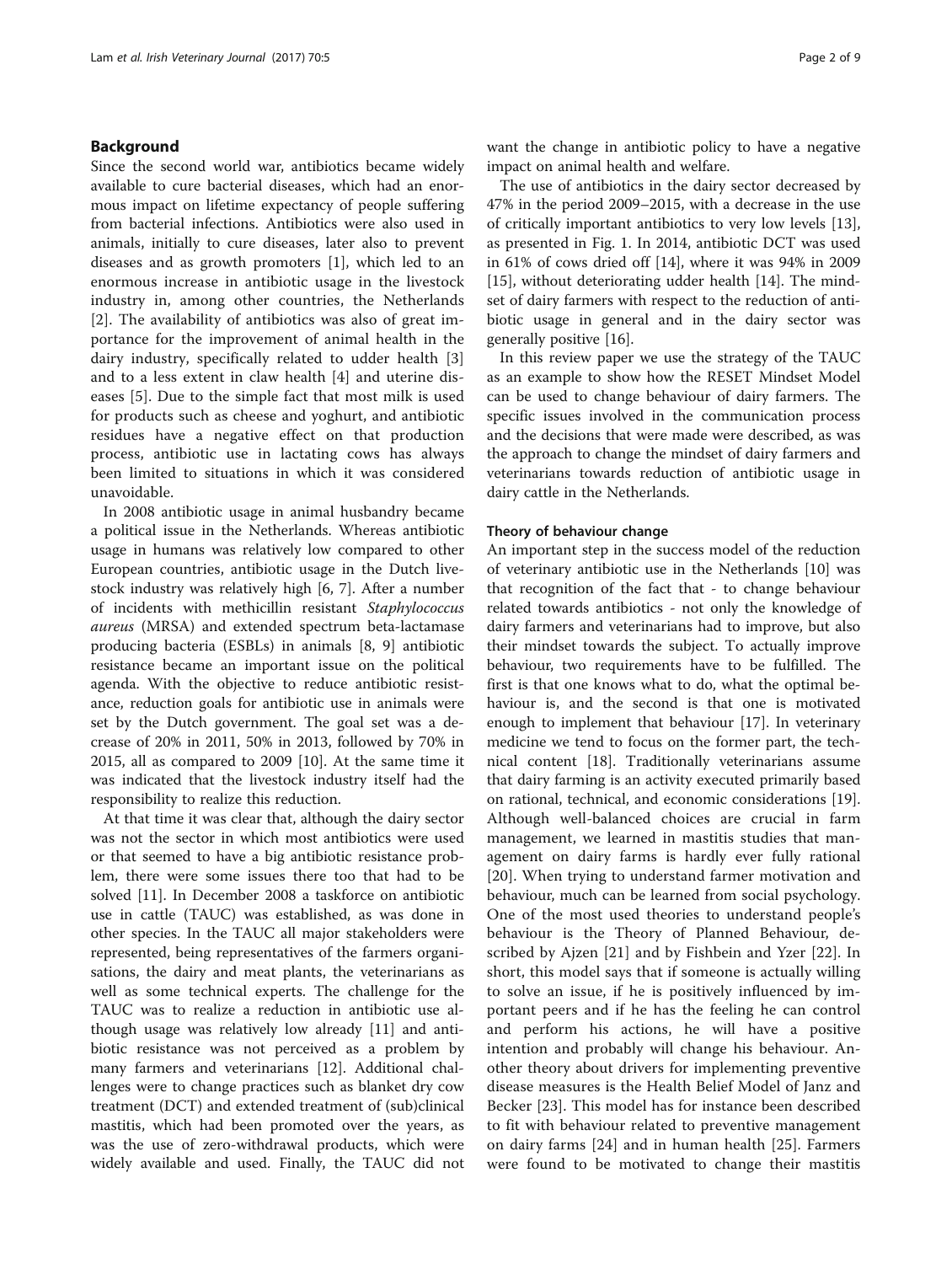<span id="page-2-0"></span>

management if they perceived a serious mastitis problem and if they saw effective solutions. Solutions were only considered effective if they were easy applicable and if the benefits were expected to outweigh the barriers to perform the proposed management measures [[18\]](#page-7-0). These models assume that farmers make rational decisions on their daily activities. Many farmers, however, do not approach their decisions on daily routines that rationally [\[24](#page-7-0)]. Therefore, peripheral strategies to change behaviour, such as using tools, cues and nudges, may be useful to unconsciously steer people towards

the desired behaviour [\[22](#page-7-0)]. This approach has also been proven effective for dairy farmers [\[20](#page-7-0)].

Based on the Theory of Planned Behaviour [[21, 22](#page-7-0)], the Health Belief Model [\[23](#page-7-0)], the Elaboration Likelihood Model of Persuasion [[26\]](#page-7-0) and earlier work of van Woerkum et al. [\[27](#page-7-0)] and Leeuwis [[28](#page-7-0)], we developed a model that is easy to use in practice, the RESET Mindset Model [[29\]](#page-7-0) as is presented in Fig. 2. This model was advised to the TAUC to use as framework to develop strategies to decrease antibiotic usage in the Netherlands. The RESET Mindset Model summarizes different models from

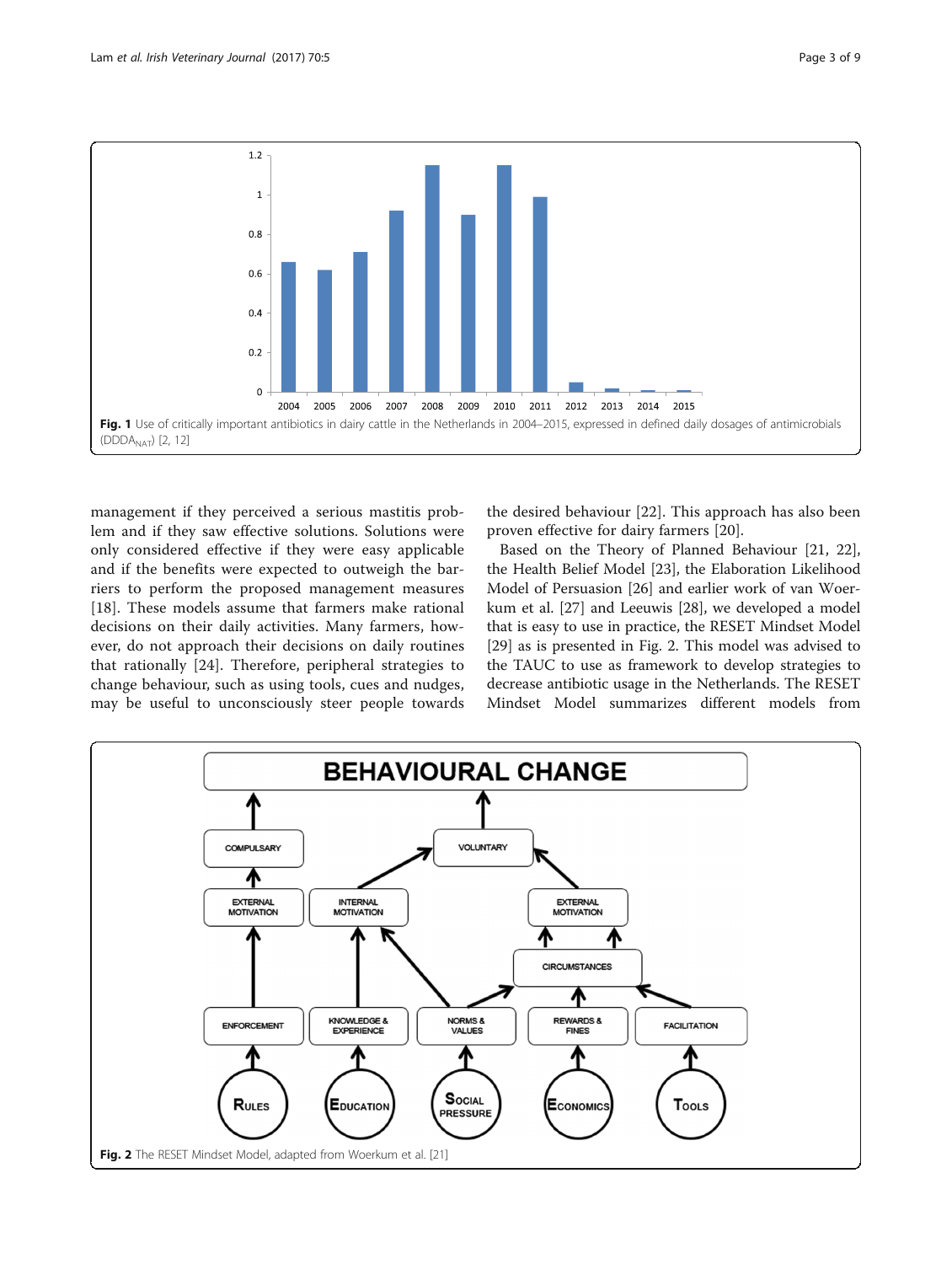literature in five important cues to action: Rules and regulations, Education and information, Social pressure, Economics, and Tools. People can be motivated to change their behaviour by one or more of these cues. Although veterinarians often think it hard to change behaviour of their clients, studies showed that using different communication strategies may help [[18, 26\]](#page-7-0) and decreases the number of hard-to-reach-farmers [\[30](#page-7-0)]. Taking the farmers preferred learning style into account as well as the cues of action that he or she may be sensitive to, certainly will help in effective communication to change behaviour [\[24](#page-7-0)]. Consequently, to reach as much people as possible in national animal health programs, one shouldn't chose among the different cues, but use them all simultaneously. With such a differentiated approach, using of a mix of stimuli, one will reach different types of people while at the same time increasing motivation, trying to get group behaviour over a tipping point.

It is clear that the different cues of the RESET Mindset Model are interrelated, and that people are often motivated by the various cues simultaneously. Nevertheless, for practical reasons, different cues will be discussed separately below.

# R for rules and regulations

Generally rules are intended to force you to perform a desired behaviour. Compulsory behavioural change is enforced by regulations and restrictive provisions [\[27](#page-7-0)]. Thus, if rules are clear and if there is a system for monitoring and enforcement in place, they can be very effective [\[31\]](#page-7-0). Compulsory behavioural change, when used as the only approach will, however, only last as long as the coercion or law enforcement exists. Therefore it is preferably accompanied by voluntary behavioural change, which is based on either internal or external motivation.

# E for education and information

Education is a very strong method to increase internal motivation. Internal motivation is not easy to influence, but once it is done, it still is not easy to change, which we then consider a positive effect. Veterinarians generally tend to overestimate the effect of the educational approach, based on the assumption that once the technical arguments are given, farmers take rational decisions and will act accordingly [[18](#page-7-0), [19\]](#page-7-0). The idea is that once a farmer will understand 'how and why', behaviour will change. This certainly is true for some farmers, but if it is the only approach, it will definitely not be sufficient to motivate the majority [[26\]](#page-7-0).

# S for social pressure

Probably the most important factor in changing behaviour is social pressure. Most people would do anything in their power to become and remain part of a certain

group. The urge to belong is an important motivator for behavioural change [\[32\]](#page-7-0). Veterinarians and other advisors play an important role in shaping this societal frame of reference, because they have a strong influence on farmers' opinions about animal health [[18\]](#page-7-0). People mimic behaviour from groups and role models [[33\]](#page-7-0), although there may be no scientific evidence that supports that behaviour. A nice example from the dairy industry is postmilking teat disinfection. Although the working mechanism of teat disinfectants are the same all over the world, the way they are applied on cows teats differs. In order to be effective the disinfectant should cover the teats. The method of achieving this may, however, differ. In the United States dipping is considered the best method, while that is spraying in New Zealand. In review reports on teat disinfection in the United States spraying is not even mentioned as an option [\[34](#page-7-0)], whereas in New Zealand it is the other way around, and dipping is outside of the scope [\[35](#page-7-0)]. Why? Because that is the way people do it, it's the unwritten social norm.

# E for economics

One of the ways to externally motivate people is through changing circumstances that have economic consequences. Many advisors think money is the only factor influencing farmers' decisions. Although this is seldom true, economic consequences undoubtedly are important in a free-market economy. That may be either way, positive as well as negative, profits and costs, bonuses and penalties, which have been mainly described for bulk milk somatic cell count (BMSCC) [\[36](#page-7-0)]. Economic effects seem to be most powerful if the effect can be sensed directly. Farmers were found not to be too impressed by calculations of lost profit through missed production [[37\]](#page-7-0) whereas they were sensitive to penalties, and to a lesser extent for bonuses on BMSCC [[36\]](#page-7-0).

# T for tools

One of the important factors influencing circumstances are technical facilities that make it easier to perform the desired behaviour. These tools can also be design solutions or nudges, that unconsciously steer people in the right direction, without them being aware [[38\]](#page-7-0). Using tools as a mean of external motivation is often part of a peripheral communication strategy [[20\]](#page-7-0). Tools can be very important to take away barriers to change behaviour as described in the Health Belief Model [\[23](#page-7-0)]. Milking with clean hands became much easier through the use of milking gloves [[20\]](#page-7-0) which, intended or not, had a beneficial effect on bacterial counts on hands [\[39](#page-7-0)].

### Changing antibiotic usage in dairy cattle

The main goal of the TAUC was to improve the antibiotic resistance situation through decreasing the amount of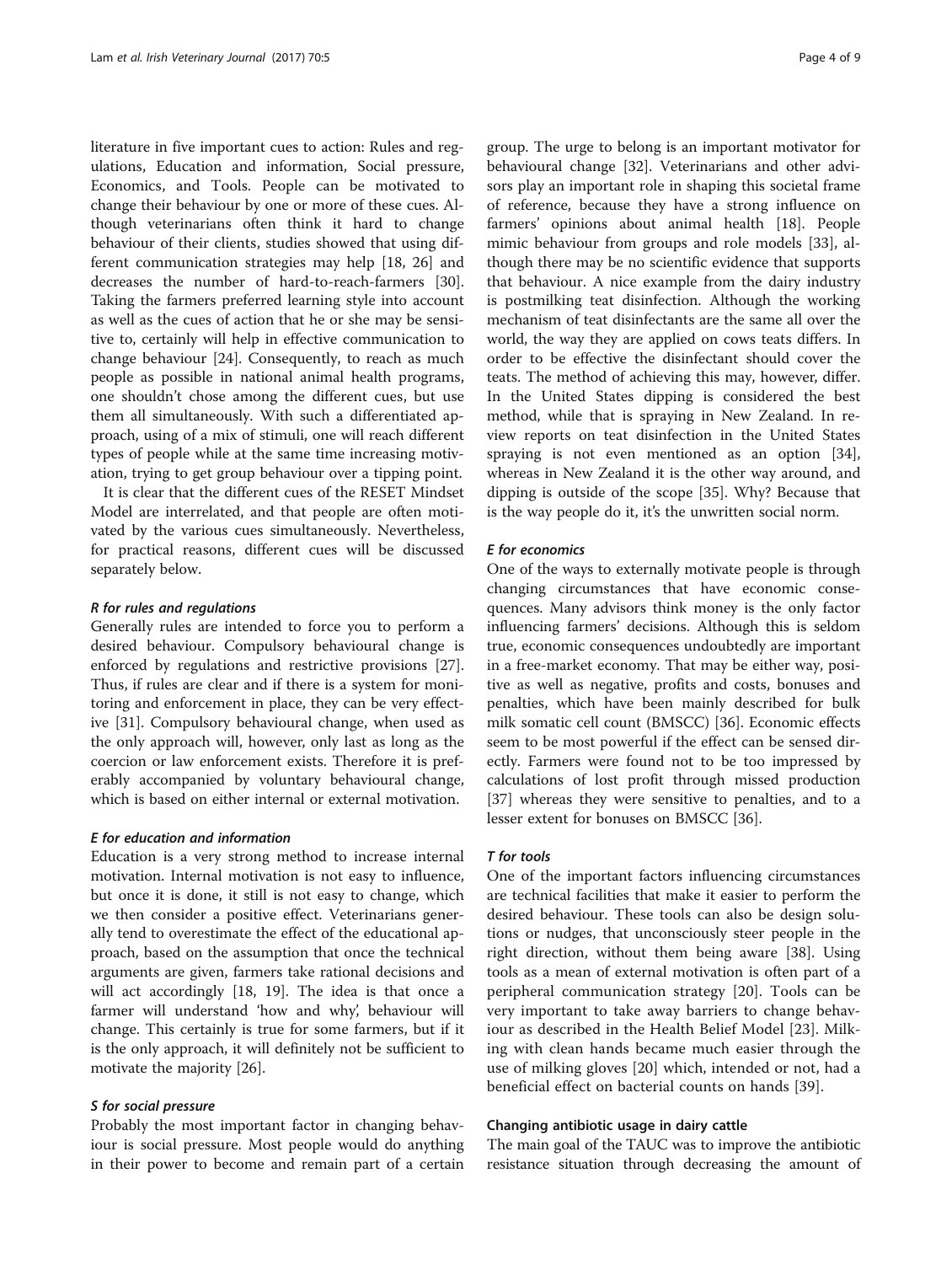antibiotics administered while increasing prudent antibiotic usage. There were some specific conditions that had to be fulfilled such as limiting the use of critically important antibiotics and banning the preventive use of antibiotics as in applying blanket DCT. To realize these goals, several activities were initiated, of which two were obligatory for all farmers: transparency of antibiotic use at the herd level, and implementation of a herd health and treatment plan [[10](#page-7-0)]. These obligatory activities were also implemented in the dairy sector, were accompanied by a number of other activities and supported by a communication plan to motivate farmers and their veterinary practitioners to optimise cattle health and decrease antibiotic usage as much as possible. In 2010 an independent Veterinary Medicine Authority (SDa) was founded, consisting of a panel of experts with a background in microbiology and epidemiology, both human and veterinarian. Their task was to monitor national trends in antibiotic use in animal husbandry based on data delivered by the different livestock sectors, and to judge if their obligations were fulfilled [[10\]](#page-7-0).

To make antibiotic usage transparent at the herd level calculation of the Defined Daily Dose of Antimicrobials (DDDA) was introduced basically indicating the number of days of antimicrobial treatment per animal per year. The DDDA was calculated at the national (DDDA<sub>NAT</sub>) as well as at the farm level  $(DDDA_F)$ , and was specified for specific types of antibiotics, age groups and application methods, as described earlier by Santman-Berends et al. [\[40](#page-7-0)]. The data that were used for this purpose were based on the amount and type of antibiotics delivered by a veterinary practitioner to a specific farmer, based on established 1-to-1 relationships [\[10\]](#page-7-0). These data were collected in a national database called MediRund, that was developed by the TAUC. The SDa used the MediRund data for their monitoring activities at the national level, and to set signaling and action thresholds based on which high use herds and veterinarians can be identified by the involved quality systems [[2\]](#page-7-0). Farmers receive every three months an overview from MediRund, containing their specific farm situation, including a benchmark based on the national average and signaling and action thresholds using colour codes. Red means the action threshold is passed, and immediate action is needed. The dairy farmer and his veterinarian are obliged to develop a plan to solve the problems, otherwise the milk will no longer be collected by the dairy plant. Orange means the signalling threshold is passed and indicates there is room for improvement. Green finally means that antimicrobial use is at an acceptable level and no further action is required at that point.

The herd health plan is based on the idea that if diseases are better controlled the need for antibiotics

reduces. Every dairy farmer is obliged to choose one certified cattle veterinarian (1-to-1 relationship) [\[10\]](#page-7-0), with whom he shares responsibility on prudent antibiotic usage on the dairy farm. In cooperation with the farmer the veterinarian makes a herd health plan that they both agree on to execute. The content and implementation of that plan should be evaluated at least on an annual basis. The herd health plan consists of a herd level treatment protocol and a preventive part. The treatment protocol is intended to optimize antibiotic treatments executed by the farmer himself and contains recommendations on antibiotic use for major indications on the dairy farm such as clinical mastitis and lameness. These recommendations are based on the available information on bacteria and sensitivity patterns from the herd, and on the national guidelines of the Working Group on Veterinary Antibiotic Policy (WVAB) of the Royal Dutch Veterinary Association. In the preventive part of the herd health plan animal health and antibiotic usage in the previous year is monitored. Additionally the management situation of the herd is evaluated based on infection pressure as well as host resistance, covering issues such as biosecurity, pathogen transmission, feeding, housing and milking.

Most of the antibiotics used in dairy cattle are administered via the intramammary route. In the Netherlands this accounted for approximately 70% of total antibiotic usage of which roughly 1/3 in mastitis treatment and 2/ 3 in DCT [[41\]](#page-7-0). Because of withdrawal-time of antibiotics used to treat mastitis in lactating cows, there is an intrinsic limitation to the use of this type of antibiotics. For obvious reasons this is not the case in DCT. Based on the principle that preventive use of antibiotics was no longer allowed, from 2013 onward blanket DCT was forbidden, where it had been fiercely promoted in earlier years [[16\]](#page-7-0). Based on cow-level studies done in Dutch circumstances, it was expected that selective DCT would lead to an increase of clinical and subclinical mastitis [\[42](#page-7-0)]. In 2014 a guideline was launched by the Royal Dutch Veterinary Association, which stated that dry cow antibiotics were only allowed after intramammary infections (IMI) were diagnosed at drying off. As indication of IMI, somatic cell count (SCC) can be used. It was found that the cut-off levels of SCC did influence the effect of selective DCT on the incidence of clinical and subclinical mastitis at the cow-level [\[40](#page-7-0)], while the effect of the exact value of these cut-off levels was limited at the herd-level [[43\]](#page-7-0).

Apart from the quantitative approach of total antimicrobials used the types of antibiotics received specific attention. The relation between antibiotic usage and antibiotic resistance has been shown in general [\[44\]](#page-7-0) as well as for specific antibiotics in dairy cattle. In the United Kingdom and in the Netherlands it was found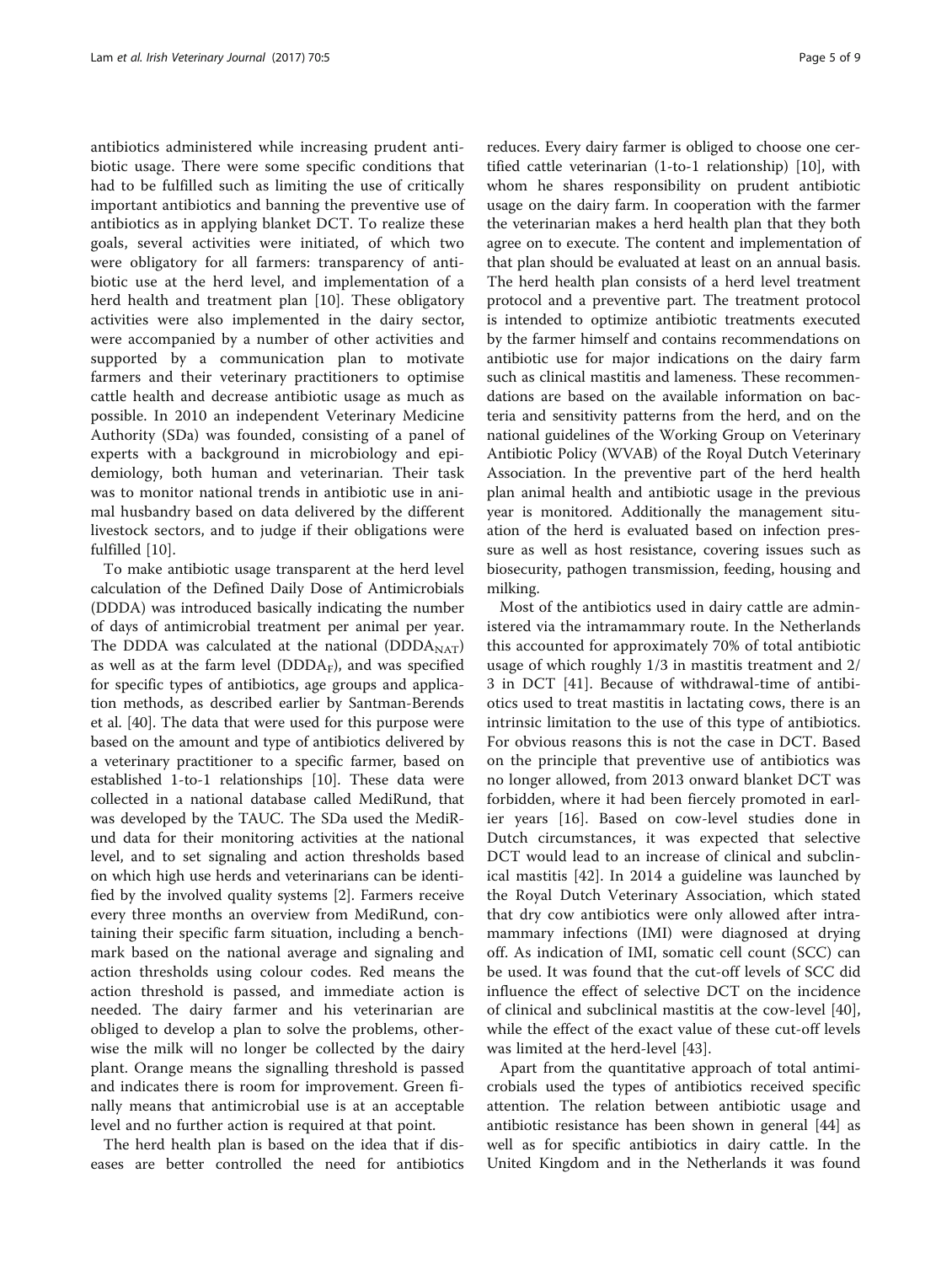<span id="page-5-0"></span>that herds that used third or fourth generation cephalosporins were almost four times more likely to have ESBL producing E. coli, while no association was found with other antimicrobials [[45](#page-7-0), [46\]](#page-7-0). Antibiotics used in animal husbandry were subdivided in three categories, with increasing likeliness to give rise to development of antibiotic resistance: veterinary important, veterinary highly important, and veterinary critically important antibiotics [[47\]](#page-8-0). Veterinary important antibiotics were defined as antibiotics that are considered to be effective for the specific indication and don't induce resistance by ESBL/ AmpC production [[48](#page-8-0)]. If infections need to be treated with antibiotics, this type of antibiotics ought to be used. If, however, no suitable antibiotic of this type is available, veterinary highly important antibiotics may be used. To be allowed to use highly important antibiotics, there should be a specific documented reason like patient-history, sensitivity pattern or clinical urgency. Critically important antibiotics finally, are those antibiotics that are of importance for treating multiresistant bacteria in human patients, such as third and fourth generation cephalosporins, some fluoroquinolones and modern long acting macrolides. The use of critically important antibiotics is only allowed for individual animals, when bacteriological culture and sensitivity patterns showed there is no alternative [\[48\]](#page-8-0).

A final important aspect of antibiotic use in the dairy industry is residue handling. Liquid milk and milk that is processed are monitored very well, leading to a very low percentage of positive findings. In the past, however, very little attention was given to residues in waste-milk. This milk, that contained antibiotic residues in approximately 70% of samples [[49\]](#page-8-0) was often fed to young calves despite the potential induction of antibiotic resistance [\[50](#page-8-0)]. Feeding waste-milk is not allowed, is not wise and although hard to check, has been highly discouraged.

### RESET the dairy farmer's mindset on antibiotic usage

To reduce the use of antibiotics in dairy cattle, the RE-SET Mindset Model was applied, trying to use as many cues as possible to motivate dairy farmers as well as veterinarians to change their behaviour towards antibiotic use. These activities are summarized in Table 1. We do realize that many activities work through different cues, but for reasons of clarity, we decided to choose the main effects as estimated by us.

The R was first of all fulfilled by the quantitative reduction goal set by the government. This goal, however, was intangible for the individual dairy farmer and veterinarian. The earlier described 1-to-1 relationship between farmer and veterinarian [\[10\]](#page-7-0), the obligatory herd health and treatment plan, the ban on preventive use of DCT and on the use of critically important antibiotics had a more direct effect on the individual farm. The transparency of usage of antibiotics ( $DDDA<sub>F</sub>$ ) with the accompanying signaling and action thresholds, and obligatory action plans when needed also had their direct effect on farm. The guidelines on the use of antibiotics at drying off, and the herd health and treatment plans were, although obligatory, also examples of structured management approaches that were considered helpful by some farmers and veterinarians [\[16](#page-7-0)].

The E of education and information was used in many studies done under Dutch circumstances and the scientific publications of these studies [\[14](#page-7-0), [16](#page-7-0), [40](#page-7-0), [42](#page-7-0), [43](#page-7-0)]. The results of these studies were, simultaneous with other information on this subject, used by the various stakeholders in i.e. information meetings, study groups, lectures and farmers journals. Interestingly enough, although veterinarians should be well aware of the importance of preventing antibiotic resistance, it was in the past hardly ever discussed with farmers [[12](#page-7-0)]. Many farmers indicated they never heard about the potential effect of certain types of antibiotics on antibiotic resistance in animals and humans, including themselves. Parameters that were considered important with respect to the usage of antibiotics were treatment efficacy, withdrawal time and costs. Veterinarians nor other advisors talked about the effect of suboptimal use of antibiotics on antibiotic resistance before.

Table 1 The most important simultaneous RESET actions taken by involved stakeholders to decrease antibiotic usage in dairy cattle in the Netherlands

| <b>Rules</b>                                                                                                                                                                                                                                                                           | <b>Education</b>                                                                                                                                                                                                                                                            | Social Pressure                                                                                                                                                                                                                                                                            | <b>F</b> conomics                                                                                                                                                          | Tools                                                                                                                                                                                                                                                        |
|----------------------------------------------------------------------------------------------------------------------------------------------------------------------------------------------------------------------------------------------------------------------------------------|-----------------------------------------------------------------------------------------------------------------------------------------------------------------------------------------------------------------------------------------------------------------------------|--------------------------------------------------------------------------------------------------------------------------------------------------------------------------------------------------------------------------------------------------------------------------------------------|----------------------------------------------------------------------------------------------------------------------------------------------------------------------------|--------------------------------------------------------------------------------------------------------------------------------------------------------------------------------------------------------------------------------------------------------------|
| - 1-to-1 relationship dairy<br>farmer and veterinarian<br>- No preventive antibiotic<br>usage (no blanket DCT)<br>- Herd health plan<br>- Transparency on<br>antibiotic usage<br>- Limitations on use of<br>specific antibiotics<br>- Action plan when antibiotic<br>usage is too high | - Publications in scientific<br>and farmer journals<br>- Press releases<br>- Guidelines on antibiotic<br>usage<br>- Specific courses for<br>veterinarians on herd<br>health plans<br>- Study groups on antibiotic<br>usage for farmers<br>- Lectures, meetings,<br>symposia | - Public opinion on<br>responsibility towards<br>human health<br>- Initiation of the 'antibiotic<br>number' DDDA <sub>F</sub><br>- Benchmark on DDDA for<br>farmers and veterinarians<br>- Discussions on alternative<br>(preventive) approaches<br>with different herd health<br>advisors | - Costs of dry cow antibiotics<br>- Imminent threat of sanctions<br>when failing to commit<br>- Indirect threat of losing<br>customer trust, national and<br>international | - Herd health and treatment<br>plan<br>- Medi-Rund<br>- Standard treatment<br>protocols<br>- Colour codes for passing<br>signalling and action<br>thresholds on antibiotic<br>usage<br>- Setting signalling and<br>actions thresholds on<br>antibiotic usage |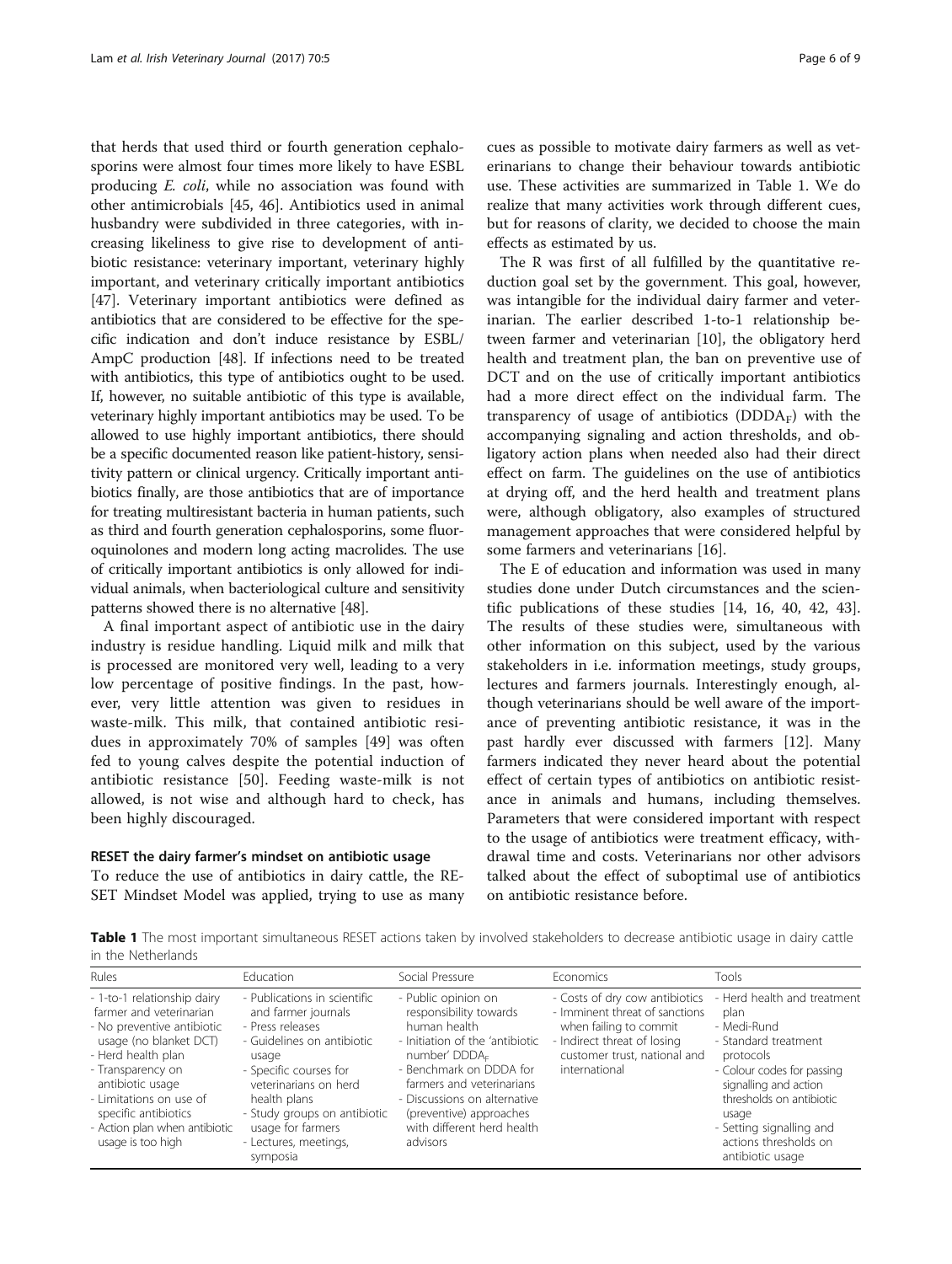One of the ways the S is reflected is in a changed social environment of farmers. In most western countries society has changed in a few generations form a mainly agricultural society to one in which farmers are a minority. That has had its consequences on the way the general public thinks of farming and also on the way farmers think of farming. Those changes occur very slowly and differ from region to region but they do occur. The emotional impact of farmers standing up at meetings to tell about their experiences in hospital where they were isolated for suspicion on MRSA because they came from a farm is an indication of that. The transparency of the total antibiotic usage in dairy farms may also have had an effect on social pressure. Veterinarians and other advisors on herd health, such as representatives from the food industry, considered antibiotic use an important parameter and talked about alternative approaches for disease prevention. The  $DDDA<sub>F</sub>$  or the 'antibiotic number' as farmers call it became one of the parameters dairy farmers know and that many of them consider an important characteristic.

The effect of social pressure is visible once farmers proudly tell in public meetings they have a low antibiotic number and are among the best in the benchmark. The obliged herd health and treatment plan forces farmer and veterinarian to work together and works also as social pressure for both of them [\[12\]](#page-7-0). Other herd health advisors, for example advisors on feed, also are important players in the social network. They had influence because they saw a market opportunity for feed additives that were assumed to have positive effects on dairy health, such as vitamins, minerals, probiotics and certain oils.

The E of economics started having its effect after the initial fear for the effect of using less antibiotics, specifically in DCT, had disappeared. At the herd level using less antibiotics at drying off had minimal effects of the incidence of mastitis but did have an effect on the use of dry cow antibiotics [\[43](#page-7-0)] and the associated expenditures. Farmers indicated this was one of the aspects they weighted in their decisions on DCT [[16\]](#page-7-0) as has been described before [\[51\]](#page-8-0). Another indirect economic driver was the imminent threat for political sanctioning if the dairy chain failed to commit to the goals set. Veterinarians were pressured by the possibility to lose their pharmacy as source of income and farmers were insecure about possible future sanctioning.

The T of tools was applied through the above discussed herd health and treatment plans, the guidelines of antibiotic use of the WVAB and on antibiotic use in selective DCT, and the MediRund data that were visualized in their  $DDDA<sub>F</sub>$  using the colour codes described. These tools had their effect through other cues, but also directly as technical devices facilitating the desired behavioural change.

All the described activities together (Table [1\)](#page-5-0) combined different cues to change the mindset of dairy farmers and veterinarians towards antibiotic usage on dairy farms. As described by Jones et al. [[51](#page-8-0)], cooperation of the most important stakeholders on dairy farms seems crucial in sending the same message to dairy farmers and underlines the importance of the subject. Although a control group is lacking, we are convinced that this integrated approach played a crucial role in the enormous decrease of antibiotic usage in dairy cattle in the Netherlands. Despite the fact that information provided on DCT and on critically important antibiotics was contradicting to earlier provided information by veterinary practitioners and in national projects [\[15](#page-7-0)], most farmers were convinced that SDCT and the selective use of antibiotics in general were a sound approach [\[16](#page-7-0)]. This shows that using the RESET Mindset Model which combines multiple communication strategies, can change ingrained behaviour patterns. The behaviour of dairy farmers in the Netherlands towards antibiotic usage has changed, which seems to be based on an actual change of mindset and therefore likely will be successful on the long term.

# Conclusion

Antibiotic usage in dairy cattle in the Netherlands decreased significantly by intense cooperation between the most important stakeholders in the dairy industry, taking communication seriously and applying the RESET Mindset Model.

#### Abbreviations

DCT: Dry Cow Treatment; DDDA: Defined Daily Dose of Antimicrobials; IMI: Intramammary Infection; RESET: Rules and regulations, Education and information, Social pressure, Economics, Tools; SCC: Somatic Cell Count; SDa: Veterinary medicine authority (Stichting Diergeneesmiddelen autoriteit); TAUC: Taskforce on Antibiotic Use in Cattle; WVAB: Working Group on Veterinary Antibiotic Policy

#### Acknowledgements

The authors would like to thank Henry Voogd and Judith Keurentjes for their activities in this project and for critical reading of the manuscript.

#### Funding

Not applicable.

#### Availability of data and materials

All data generated or analyzed during this study are referred to in this article.

#### Authors' contributions

TL wrote the draft and final version of the manuscript, based on a presentation given at the World Buiatrics Conference 2016 in Dublin. JJ and RW contributed to the intellectual content of the manuscript and gave their approval of the version to be published. All authors read and approved the final manuscript.

#### Competing interests

The authors declare that they have no competing interests.

#### Consent for publication

Not applicable.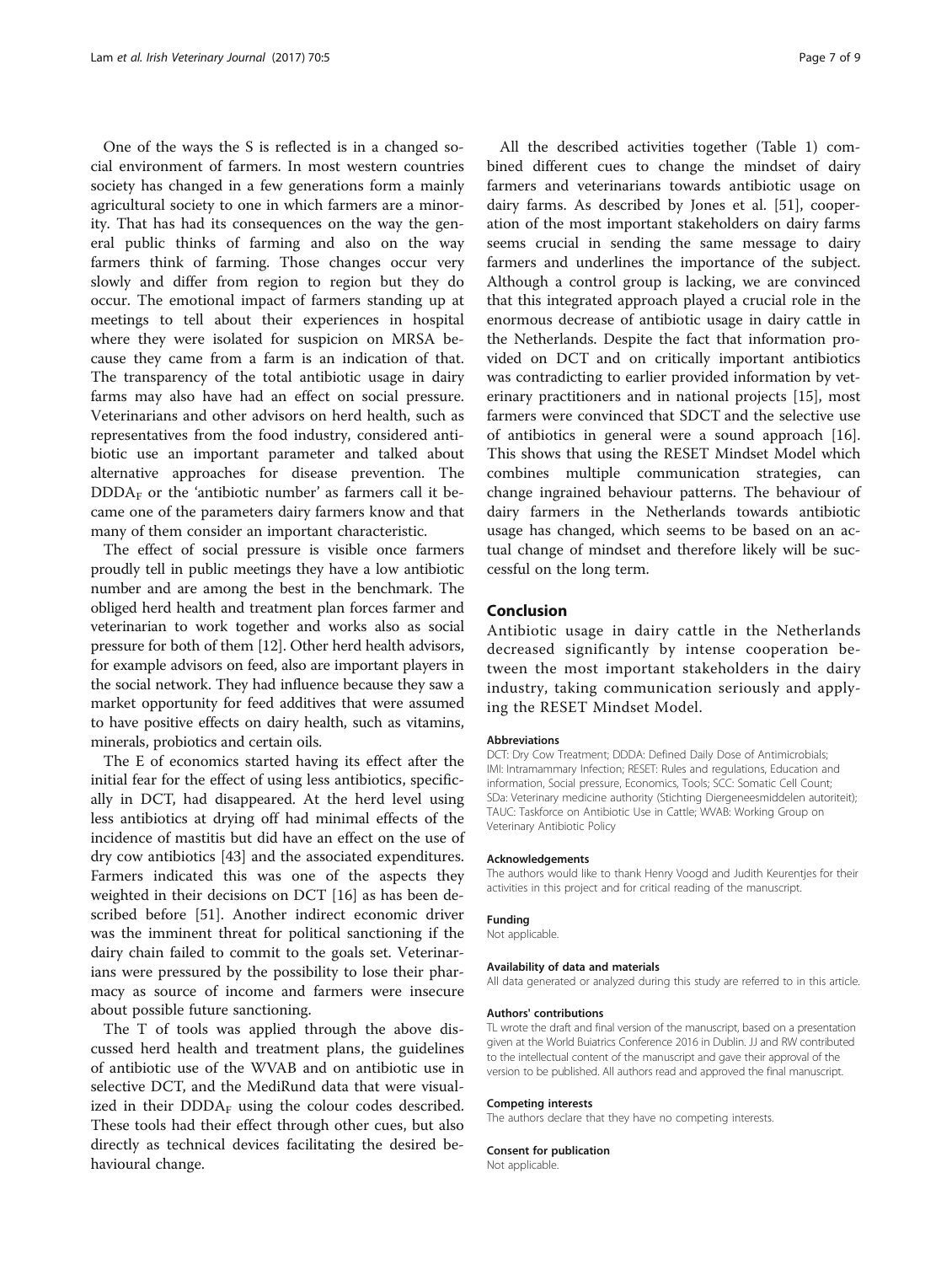#### <span id="page-7-0"></span>Ethics approval and consent to participate

Not applicable.

# Author details

<sup>1</sup> Communication in Practice, Nijmegen, The Netherlands. <sup>2</sup>GD Animal Health, Deventer, The Netherlands. <sup>3</sup>Department of Farm Animal Health, Faculty of Veterinary Medicine, Utrecht University, Utrecht, The Netherlands. <sup>4</sup>St Anna Advies, Nijmegen, The Netherlands.

## Received: 22 September 2016 Accepted: 20 January 2017 Published online: 23 February 2017

#### References

- van den Boogaard AE, Stobberingh EE. Antibiotic usage in animals. Drugs. 1999;58:589–607.
- 2. SDa. Dutch Veterinary Medicine Authority. Usage of antibiotics in agricultural livestock in the Netherlands in 2015. [http://www.autoriteitdiergeneesmiddelen.](http://www.autoriteitdiergeneesmiddelen.nl/en/home) [nl/en/home](http://www.autoriteitdiergeneesmiddelen.nl/en/home) 2016. Accessed August 29th, 2016.
- Owens WE, Ray CH, Watts JL, Yancey RJ. Comparison of success of antibiotic therapy during lactation and results of antimicrobial susceptibility tests for bovine mastitis. J Dairy Sci. 1997;80:313–7.
- 4. Fajt VR, Apley MD. Antimicrobial issues in bovine lameness. Vet Clin North Am Food Anim Pract. 2001;17:159–73.
- 5. LeBlanc SJ, Duffield TF, Leslie KE, Bateman KG, Keefe GP, Watson JS, Johnson WH. The effect of treatment of clinical endometritis on reproductive performance in dairy cows. J Dairy Sci. 2002;85:2237–49.
- 6. Grave K, Torren\_Edo J, Mackay D. Comparison of the sales of veterinary antibacterial agents between 10 European countries. J Antimicrob Chemother. 2010;65:2037–40.
- 7. Goossens H, Ferech M, Coenen S, Stephens P. Comparison of outpatient systemic antibacterial use in 2004 in the United States and 27 European countries. Clin Inf Dis. 2007;44:1091–5.
- de Neeling AJ, van den Broek MJM, Spalburg EC, van Santen-Verheuvel MG, Dam-Deisz WDC, Boshuizen HC, van de Giessen AW, van Duijkeren E, Huijsdens XW. High prevalence of methicillin resistant Staphylococcus aureus in pigs. Vet Mic. 2007;122:366–72.
- 9. Leverstein-van Hall MA, Dierikx CM, Cohen Stuart J, Voets GM, van den Munckhof MP, van Essen-Zandbergen A, Platteel T, Fluit AC, van de Sande-Bruinsma N, Scharinga J, Bonten MJM, Mevius DJ. Dutch patients, retail chicken meat and poultry share the same ESBL genes, plasmids and strains. Clin Mic Inf. 2011;17:873–80.
- 10. Speksnijder DC, Mevius DJ, Bruschke CJM, Wagenaar JA. Reduction of veterinary antibiotic use in the Netherlands. The Dutch success model. Zoonoses Publ Health. 2015;62:79–87.
- 11. MARAN 2008. Monitoring of antimicrobial resistance and antimicrobial usage in the Netherlands in animals in 2008. [http://www.wur.nl/upload\\_](http://www.wur.nl/upload_mm/e/a/8/6218cbf7-8918-4e1e-9944-d42678318f5e_MARAN_2008.pdf) [mm/e/a/8/6218cbf7-8918-4e1e-9944-d42678318f5e\\_MARAN\\_2008.pdf.](http://www.wur.nl/upload_mm/e/a/8/6218cbf7-8918-4e1e-9944-d42678318f5e_MARAN_2008.pdf) Accessed December 12<sup>th</sup> 2016.
- 12. Speksnijder DC, Jaarsma DA, Verheij TJ, Wagenaar JA. Attitudes and perceptions of Dutch veterinarians on their role in the reduction of antimicrobial use in farm animals. Prev Vet Med. 2015;121:365–73.
- 13. MARAN. Antibiotic usage in dairy cows from 2004–2012. [www.](http://www.wageningenur.nl/en/Research-Results/Projects-and-programmes/MARAN-Antibiotic-usage/Trends-in-use-per-species/Antibiotic-usage-in-dairy-cows.htm) [wageningenur.nl/en/Research-Results/Projects-and-programmes/MARAN-](http://www.wageningenur.nl/en/Research-Results/Projects-and-programmes/MARAN-Antibiotic-usage/Trends-in-use-per-species/Antibiotic-usage-in-dairy-cows.htm)[Antibiotic-usage/Trends-in-use-per-species/Antibiotic-usage-in-dairy-cows.](http://www.wageningenur.nl/en/Research-Results/Projects-and-programmes/MARAN-Antibiotic-usage/Trends-in-use-per-species/Antibiotic-usage-in-dairy-cows.htm) [htm](http://www.wageningenur.nl/en/Research-Results/Projects-and-programmes/MARAN-Antibiotic-usage/Trends-in-use-per-species/Antibiotic-usage-in-dairy-cows.htm) Accessed August 30<sup>th</sup>, 2016.
- 14. Santman-Berends IMGA, Swinkels JM, Lam TJGM, Keurentjes J, van Schaik G. Evaluation of udder health parameters and risk factors for clinical mastitis in Dutch dairy herds in the context of a restricted antimicrobial usage policy. J Dairy Sci. 2016;99:2930–9.
- 15. Lam TJGM, van den Borne BHP, Jansen J, Huijps K, van Veersen JCL, van Schaik G, Hogeveen H. Improving bovine udder health: a national mastitis control program in the Netherlands. J Dairy Sci. 2012;96:1301–11.
- 16. Scherpenzeel CGM, Tijs SHW, den Uijl IEM, Santman-Berends IMGA, Velthuis AGJ, Lam TJGM. Farmers' attitude toward the introduction of selective drycow therapy. J Dairy Sci. 2016;99:8259–66.
- 17. Gollwitzer PM, Sheeran P. Implementation intentions and goal achievement: a meta-analysis of effects and processes. Adv Exp Soc Psychol. 2006;38:69–119.
- 18. Jansen J, Lam TJGM. The role of communication in udder health. Vet Clin North Am Food Anim Pract. 2012;28:363–79.
- 19. Burton RJF. Reconceptualising the 'behavioral approach' in agricultural studies: a socio-psychological perspective. J Rur Stud. 2004;20:359–71.
- 20. Jansen J, Renes RJ, Lam TJGM. Evaluation of two communication strategies to improve udder health management. J Dairy Sci. 2010;93:604–12.
- 21. Aizen I. The theory of planned behavior. Organ Behav Hum Dec Proc. 1991: 50:179–211.
- 22. Fishbein M, Yzer MC. Using theory to design effective health behavior interventions. Comm Theory. 2003;13:164–83.
- 23. Janz N, Becker MH. The health belief model: a decade later. Health Educ Q. 1984;11:1–7.
- 24. Lam TJGM, Jansen J, van den Borne BHP, Renes RJ, Hogeveen H. What veterinarians need to know about communication top optimize their role as advisors on udder health in dairy farms. NZ Vet J. 2011;59:8–15.
- 25. Carpenter CJ. A meta-analysis of the effectiveness of health belief model variables in predicting behaviour. Health Commun. 2010;25:661–9.
- 26. Petty RE, Wegener DT. In: Chaiken S, Trope Y, editors. The elaboration likelihood model: current status and controversies. Dual-Process Theories in Social Psychology. New York: Guilford Press; 1999. p. 41–72.
- 27. van Woerkum C, Kuiper D, Bos E. Communication and Innovation, an introduction (in Dutch). Alphen aan de Rijn, the Netherlands: Samsom; 1999.
- 28. Leeuwis C. Communication for rural Innovation. Rethinking Agricultural Extension. Thirdth ed. Oxford: Blackwell Science Ltd; 2004.
- 29. Wessels R, Lam TJGM, Jansen J. Communication in Practice. The vet's manual on clienthusiasm. Nijmegen: CIP; 2014. ISBN 978-90-822321-0-3.
- 30. Jansen J, Steuten CDM, Renes RJ, Aarts N, Lam TJGM. Debunking the myth of the hard-to-reach farmer: effective communication on udder health. J Dairy Sci. 2010;93:1296–306.
- 31. Schukken YH, Leslie KE, Weersink AJ, Martin SW. Ontario bulk milk somatic cell count reduction program. 1. Impact on somatic cell count and milk quality. J Dairy Sci. 1992;75:3352–8.
- Baumeister RF, Leary MR. The need to belong: Desire for interpersonal attachments as a fundamental for human motivation. Psychol Bull. 1995;117: 497–529.
- 33. Cialdini RB. Influence: science and practice. 4th ed. Needham Heights: Allyn and Bacon; 2001.
- 34. Boddie RL, Owens CH, Ray SC, Nickerson SC, Boddie NT. Germicidal activities of representatives of five different teat dip classes against three bovine Mycopplasma species using a modified excised teat model. J Dairy Sci. 2002;85:1909–12.
- 35. Williamson JH, Lacy-Hulbert SJ. Effect of disinfecting teats post-milking or pre- and post-milking on intramammary infection and somatic cell count. NZ Vet J. 2013;61:262–8.
- 36. Valeeva NI, Lam TJGM, Hogeveen H. Motivation of dairy farmers to improve mastitis management. J Dairy Sci. 2007;90:4466–77.
- 37. Van Asseldonk MAPM, Renes RJ, Lam TJGM, Hogeveen H. Awareness and perceived value of economic information in controlling somatic cell count. Vet Rec. 2010;166:263–7.
- 38. Thaler RH, Sunstein CR. Nudge: Improving decisions about health, wealth and happiness. Yale University Press. ISBN 978-0-14-311526-7.
- 39. Olde Riekerink RGM, Sampimon OC, Eerland VJ, Swarts MJ, Lam TJGM. Comparing bacterial counts on bare hands with gloved hands during milking. The Hague: Proc Mastitis control form science to practice; 2008. p. 77–82.
- 40. Santman-Berends IMGA, Lam TJGM, Keurentjes J, van Schaik G. An estimation of the clinical mastitis incidence per 100 cows per year based on routinely collected herd data. J Dairy Sci. 2015;98:6965–77.
- 41. Kuipers A, Koops J, Wemmenhove H. Antibiotic use in dairy herds in the Netherlands from 2005 to 2012. J Dairy Sci. 2016;99:1632–48.
- 42. Scherpenzeel CGM, den Uijl IEM, van Schaik G, Olde Riekerink RGM, Keurentjes JM, Lam TJGM. Evaluation of the use of dry cow antibiotics in low somatic cell count cows. J Dairy Sci. 2014;97:3606–14.
- 43. Scherpenzeel CGM, den Uijl IEM, van Schaik G, Olde Riekerink RGM, Hogeveen H, Lam TJGM. Effect of different scenarios for selective dry-cow therapy on udder health, antimicrobial usage, and economics. J Dairy Sci. 2016;99:3753–64.
- 44. Chantziaras I, Boyen F, Benedicte C, Dewulf J. Correlation between veterinary antimicrobial use and antimicrobial resistance in food-producing animals: a report on seven countries. J Antim Chemot. 2014;69:827–34.
- 45. Snow LC, Warner RG, Cheney T, Wearing H, Stokes M, Harris K, Teale C, Coldham NG. Risk factors associated with extended spectrum betalactamase E. coli (CTX-M) on dairy farms in North West England and North Wales. Prev Vet Med. 2012;106:225–34.
- 46. Gonggrijp MA, Santman-Berends IMGA, Heuvelink AE, Buter GJ, van Schaik G, Hage JJ, Lam TJGM. Prevalence and riskfactors for extended-spectrum